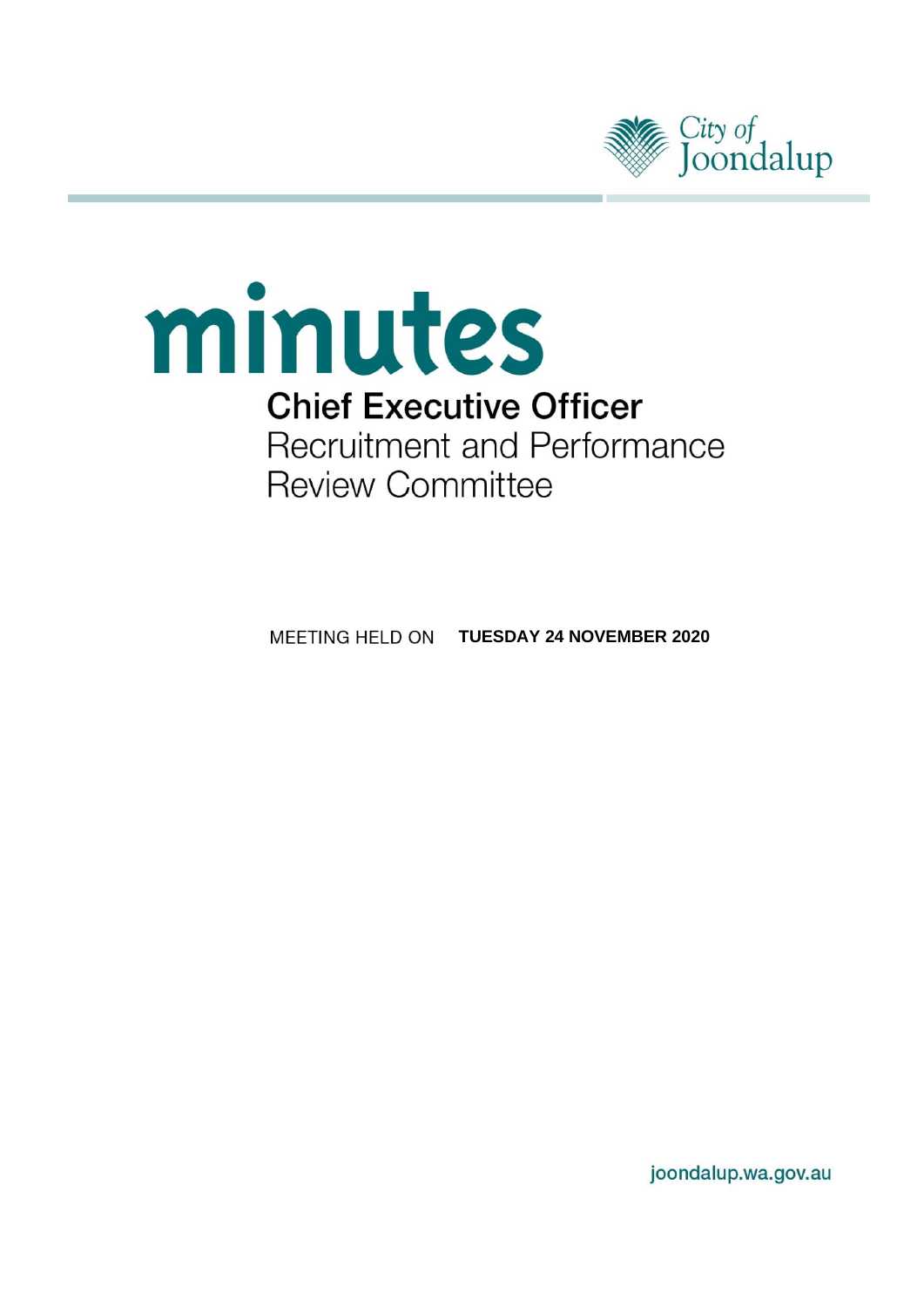# **TABLE OF CONTENTS**

| Item No. | <b>Title</b>                                                                                                    | Page No. |
|----------|-----------------------------------------------------------------------------------------------------------------|----------|
|          | <b>Declaration of Opening</b>                                                                                   | 3        |
|          | <b>Declarations of Interest</b>                                                                                 | 4        |
|          | Apologies / Leave of absence                                                                                    | 5        |
|          | <b>Confirmation of Minutes</b>                                                                                  | 6        |
|          | Announcements by the Presiding Member without discussion                                                        | 6        |
|          | Identification of matters for which the meeting may be closed<br>to the public                                  | 6        |
|          | <b>Petitions and deputations</b>                                                                                | 6        |
|          | <b>Reports</b>                                                                                                  | 7        |
| 1        | Confidential - Selection of Preferred Applicants to Interview for<br><b>Position of Chief Executive Officer</b> | 8        |
|          | <b>Urgent Business</b>                                                                                          | 11       |
|          | Motions of which previous notice has been given                                                                 | 11       |
|          | <b>Requests for Reports for future consideration</b>                                                            | 11       |
|          | <b>Closure</b>                                                                                                  | 11       |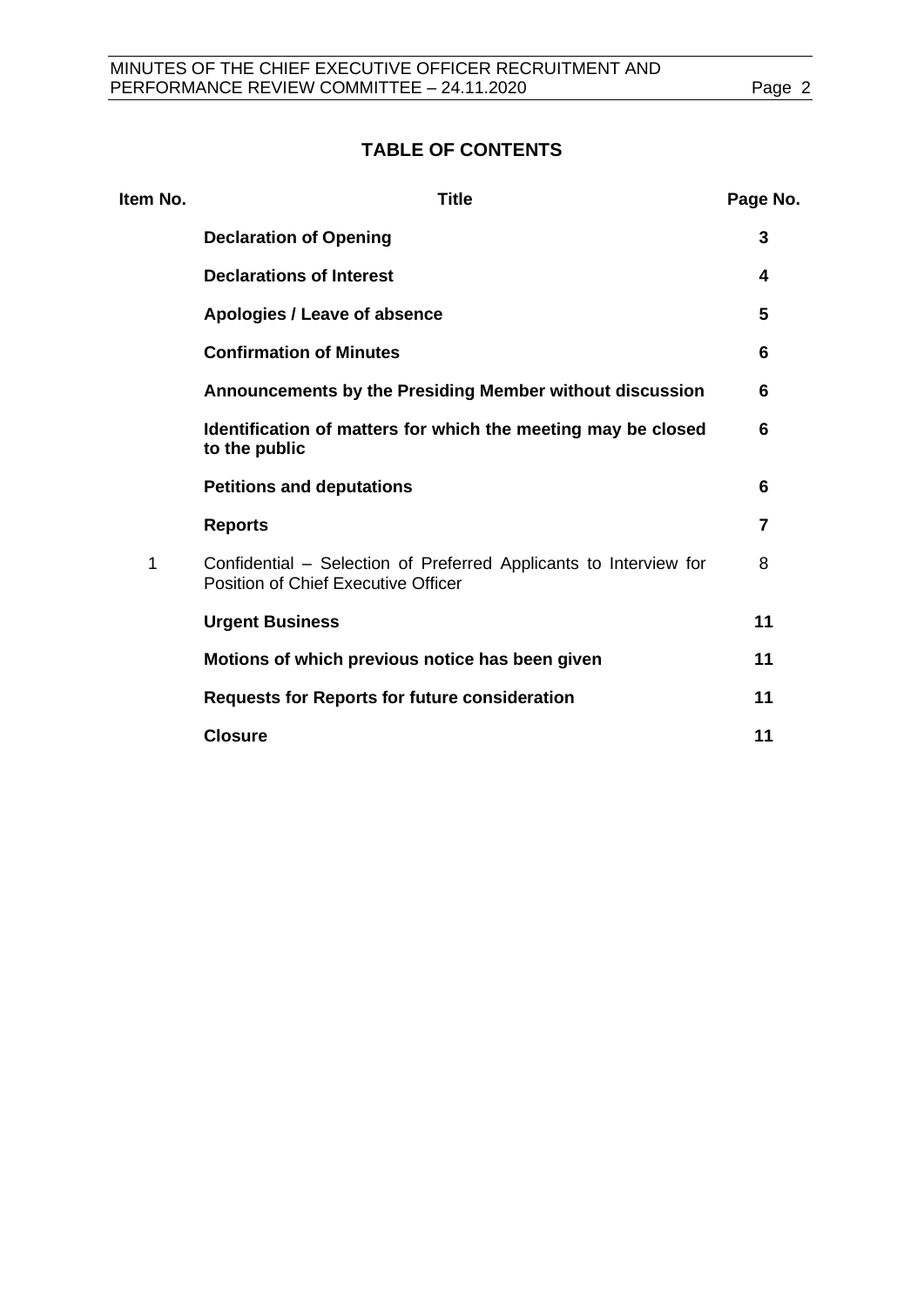# **CITY OF JOONDALUP**

### **MINUTES OF THE CHIEF EXECUTIVE OFFICER RECRUITMENT AND PERFORMANCE REVIEW COMMITTEE MEETING HELD IN CONFERENCE ROOM 1, JOONDALUP CIVIC CENTRE, BOAS AVENUE, JOONDALUP ON TUESDAY 24 NOVEMBER 2020.**

### **ATTENDANCE**

### **Committee Members**

Cr Russ Fishwick, JP *Presiding Member* Mayor Hon. Albert Jacob, JP *Deputy Presiding Member* Cr John Chester<br>Cr Tom McLean, JP Cr Kerry Hollywood *from 5.32pm* Cr Russell Poliwka Cr John Raftis Cr Philippa Taylor

Deputising for Cr Kerry Hollywood *until 5.32pm* 

### **Observers**

Cr John Logan *from 5.37pm* Cr Tom McLean, JP *from 5.32pm* Cr Christine Hamilton-Prime, JP

### **Officers**

Mr Garry Hunt Chief Executive Officer Mr Brad Sillence Manager Governance Mr Glenn Heaperman Manager Human Resource Services

### <span id="page-2-0"></span>**DECLARATION OF OPENING**

<span id="page-2-1"></span>The Presiding Member declared the meeting open at 5.30pm.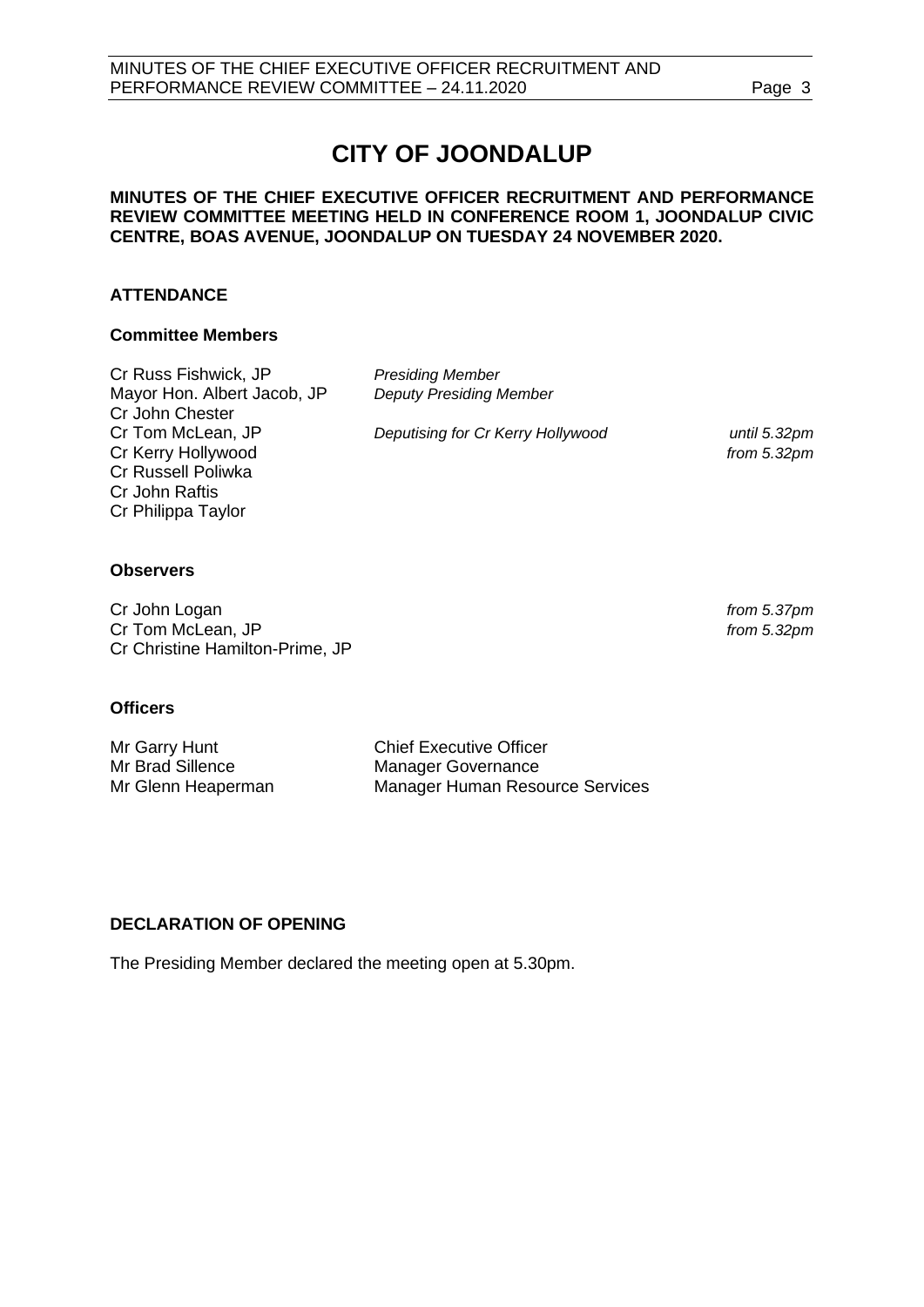### **DECLARATIONS OF INTEREST**

### **Disclosures of interest affecting impartiality**

Elected Members (in accordance with Regulation 11 of the *Local Government [Rules of Conduct] Regulations 2007)* and employees (in accordance with the Code of Conduct) are required to declare any interest that may affect their impartiality in considering a matter. This declaration does not restrict any right to participate in or be present during the decision-making process. The Elected Member/employee is also encouraged to disclose the nature of the interest.

| <b>Name/Position</b>      | <b>Cr Russ Fishwick, JP.</b>                                           |  |
|---------------------------|------------------------------------------------------------------------|--|
| <b>Item No./Subject</b>   | Item 1 - Confidential - Selection of Preferred Applicants to Interview |  |
|                           | for Position of Chief Executive Officer.                               |  |
| <b>Nature of interest</b> | Interest that may affect impartiality.                                 |  |
| <b>Extent of Interest</b> | Some of the applicants are known to Cr Fishwick.                       |  |

| <b>Name/Position</b>      | Mayor Hon. Albert Jacob, JP.                                           |  |
|---------------------------|------------------------------------------------------------------------|--|
| <b>Item No./Subject</b>   | Item 1 - Confidential - Selection of Preferred Applicants to Interview |  |
|                           | for Position of Chief Executive Officer.                               |  |
| <b>Nature of interest</b> | Interest that may affect impartiality.                                 |  |
| <b>Extent of Interest</b> | Some of the applicants are known to Mayor Jacob.                       |  |

| <b>Name/Position</b>      | <b>Cr John Chester.</b>                                                |  |
|---------------------------|------------------------------------------------------------------------|--|
| <b>Item No./Subject</b>   | Item 1 - Confidential - Selection of Preferred Applicants to Interview |  |
|                           | for Position of Chief Executive Officer.                               |  |
| <b>Nature of interest</b> | Interest that may affect impartiality.                                 |  |
| <b>Extent of Interest</b> | Some of the applicants are known to Cr Chester.                        |  |
|                           |                                                                        |  |

| <b>Name/Position</b>      | Cr Kerry Hollywood.                                                    |  |
|---------------------------|------------------------------------------------------------------------|--|
| <b>Item No./Subject</b>   | Item 1 - Confidential - Selection of Preferred Applicants to Interview |  |
|                           | for Position of Chief Executive Officer.                               |  |
| <b>Nature of interest</b> | Interest that may affect impartiality.                                 |  |
| <b>Extent of Interest</b> | Some of the applicants are known to Cr Hollywood.                      |  |
|                           |                                                                        |  |

| <b>Name/Position</b>      | <b>Cr Russell Poliwka.</b>                                             |  |
|---------------------------|------------------------------------------------------------------------|--|
| <b>Item No./Subject</b>   | Item 1 - Confidential - Selection of Preferred Applicants to Interview |  |
|                           | for Position of Chief Executive Officer.                               |  |
| <b>Nature of interest</b> | Interest that may affect impartiality.                                 |  |
| <b>Extent of Interest</b> | Some of the applicants are known to Cr Poliwka.                        |  |

| <b>Name/Position</b>      | <b>Cr John Raftis.</b>                                                 |  |
|---------------------------|------------------------------------------------------------------------|--|
| <b>Item No./Subject</b>   | Item 1 - Confidential - Selection of Preferred Applicants to Interview |  |
|                           | for Position of Chief Executive Officer.                               |  |
| <b>Nature of interest</b> | Interest that may affect impartiality.                                 |  |
| <b>Extent of Interest</b> | Some of the applicants are known to Cr Raftis.                         |  |

| <b>Name/Position</b>      | Cr Philippa Taylor.                                                    |  |
|---------------------------|------------------------------------------------------------------------|--|
| <b>Item No./Subject</b>   | Item 1 - Confidential - Selection of Preferred Applicants to Interview |  |
|                           | for Position of Chief Executive Officer.                               |  |
| <b>Nature of interest</b> | Interest that may affect impartiality.                                 |  |
| <b>Extent of Interest</b> | Some of the applicants are known to Cr Taylor.                         |  |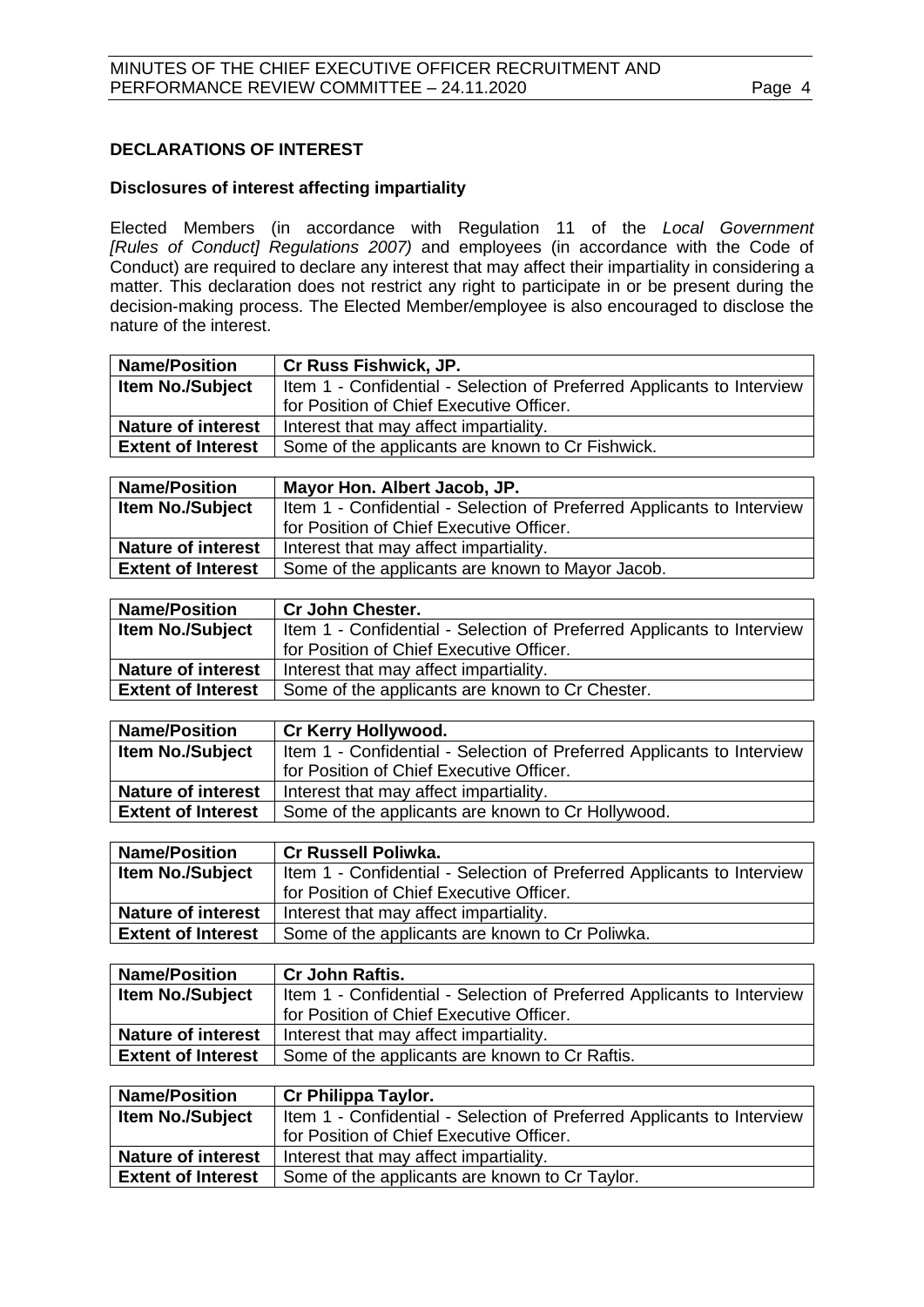### MINUTES OF THE CHIEF EXECUTIVE OFFICER RECRUITMENT AND PERFORMANCE REVIEW COMMITTEE - 24.11.2020 Page 5

| <b>Name/Position</b>      | Cr Tom McLean, JP.                                                      |  |
|---------------------------|-------------------------------------------------------------------------|--|
| Item No./Subject          | Item 1 - Confidential - Selection of Preferred Applicants to Interview  |  |
|                           | for Position of Chief Executive Officer.                                |  |
| <b>Nature of interest</b> | Interest that may affect impartiality.                                  |  |
| <b>Extent of Interest</b> | Some of the applicants are known to Cr McLean.                          |  |
|                           |                                                                         |  |
| <b>Name/Position</b>      | Cr John Logan.                                                          |  |
| Item No./Subject          | Item 1 - Confidential - Selection of Preferred Applicants to Interview  |  |
|                           | for Position of Chief Executive Officer.                                |  |
| <b>Nature of interest</b> | Interest that may affect impartiality.                                  |  |
| <b>Extent of Interest</b> | Some of the applicants are known to Cr Logan.                           |  |
|                           |                                                                         |  |
| <b>Name/Position</b>      | Cr Christine Hamilton-Prime, JP.                                        |  |
| <b>Item No./Subject</b>   | Item 1 - Confidential - Selection of Preferred Applicants to Interview  |  |
|                           | for Position of Chief Executive Officer.                                |  |
| <b>Nature of interest</b> | Interest that may affect impartiality.                                  |  |
| <b>Extent of Interest</b> | Some of the applicants are known to Cr Hamilton-Prime.                  |  |
|                           |                                                                         |  |
| <b>Name/Position</b>      | Mr Garry Hunt, Chief Executive Officer.                                 |  |
| <b>Item No./Subject</b>   | Item 1 - Confidential - Selection of Preferred Applicants to Interview  |  |
|                           | for Position of Chief Executive Officer.                                |  |
| <b>Nature of interest</b> | Interest that may affect impartiality.                                  |  |
| <b>Extent of Interest</b> | Some of the applicants are known to Mr Hunt.                            |  |
|                           |                                                                         |  |
| <b>Name/Position</b>      | Mr Garry Hunt, Chief Executive Officer.                                 |  |
| Item No./Subject          | Item 1 - Confidential - Selection of Preferred Applicants to Interview  |  |
|                           | for Position of Chief Executive Officer.                                |  |
| <b>Nature of interest</b> | Interest that may affect impartiality.                                  |  |
| <b>Extent of Interest</b> | Mr Hunt is the current Chief Executive Officer. His contract expires on |  |
|                           | 18 December 2020 and is not an applicant.                               |  |

### <span id="page-4-0"></span>**APOLOGIES / LEAVE OF ABSENCE**

### **Leave of Absence Previously approved**

<span id="page-4-1"></span>

| Cr Russ Fishwick, JP | 25 to 29 November 2020 inclusive.          |
|----------------------|--------------------------------------------|
| Cr John Chester      | 20 November to 11 December 2020 inclusive. |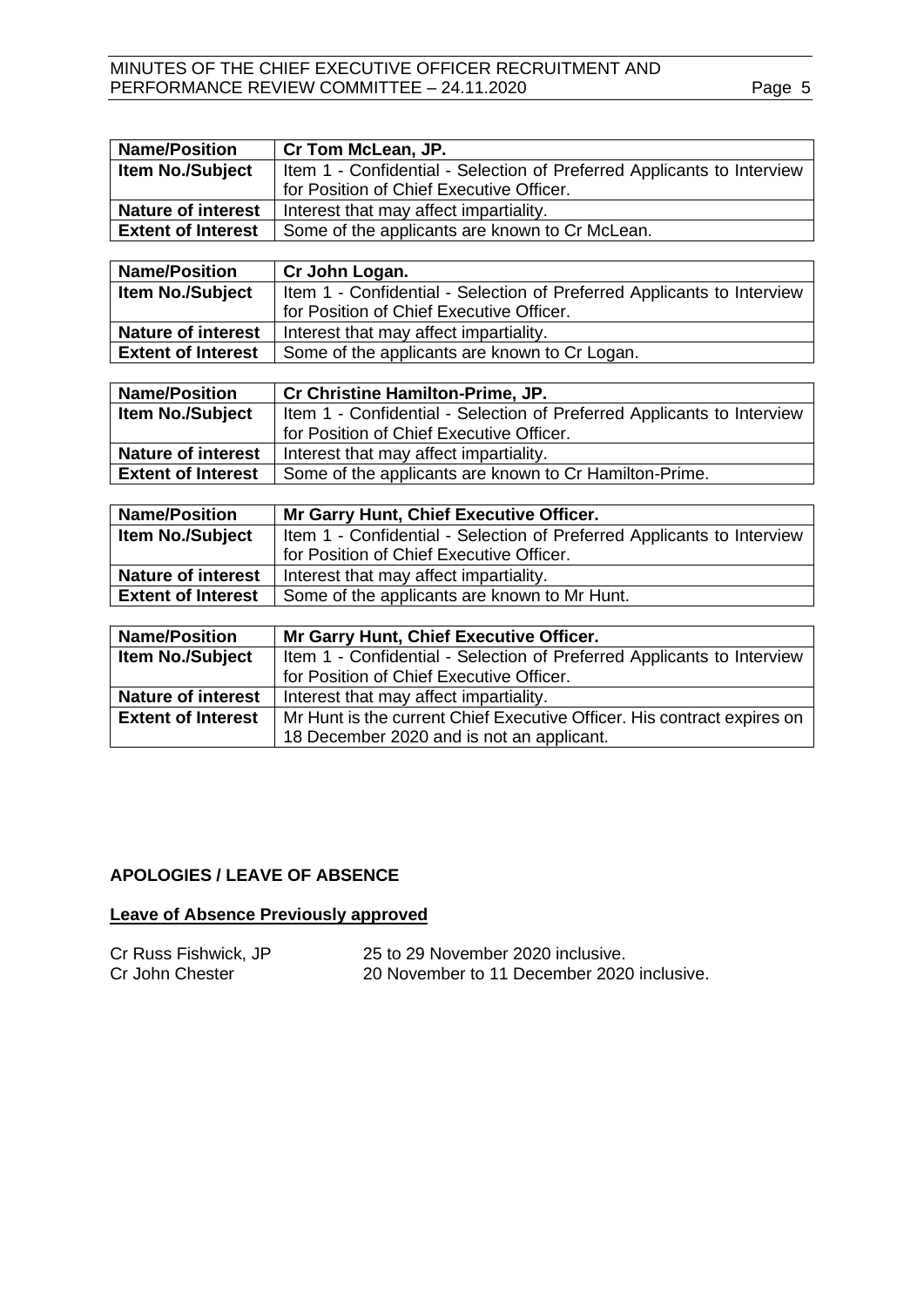### **CONFIRMATION OF MINUTES**

MINUTES OF THE CHIEF EXECUTIVE OFFICER RECRUITMENT AND PERFORMANCE REVIEW COMMITTEE HELD ON 14 OCTOBER 2020

**MOVED Mayor Jacob, SECONDED Cr Fishwick that the minutes of the meeting of the Chief Executive Officer Recruitment and Performance Review Committee held on 14 October 2020 be confirmed as a true and correct record.**

### **The Motion was Put and CARRIED (7/0)**

**In favour of the Motion:** Cr Fishwick, Mayor Jacob, Crs Chester, McLean, Poliwka, Raftis and Taylor.

*Cr Hollywood entered the Meeting Room at 5.32pm.* 

### **ANNOUNCEMENTS BY THE PRESIDING MEMBER WITHOUT DISCUSSION**

Nil.

### <span id="page-5-0"></span>**IDENTIFICATION OF MATTERS FOR WHICH THE MEETING MAY BE CLOSED TO THE PUBLIC**

In accordance with Clause 5.2 of the City's *Meeting Procedures Local Law 2013*, this meeting was not open to the public.

<span id="page-5-1"></span>**PETITIONS AND DEPUTATIONS**

Nil.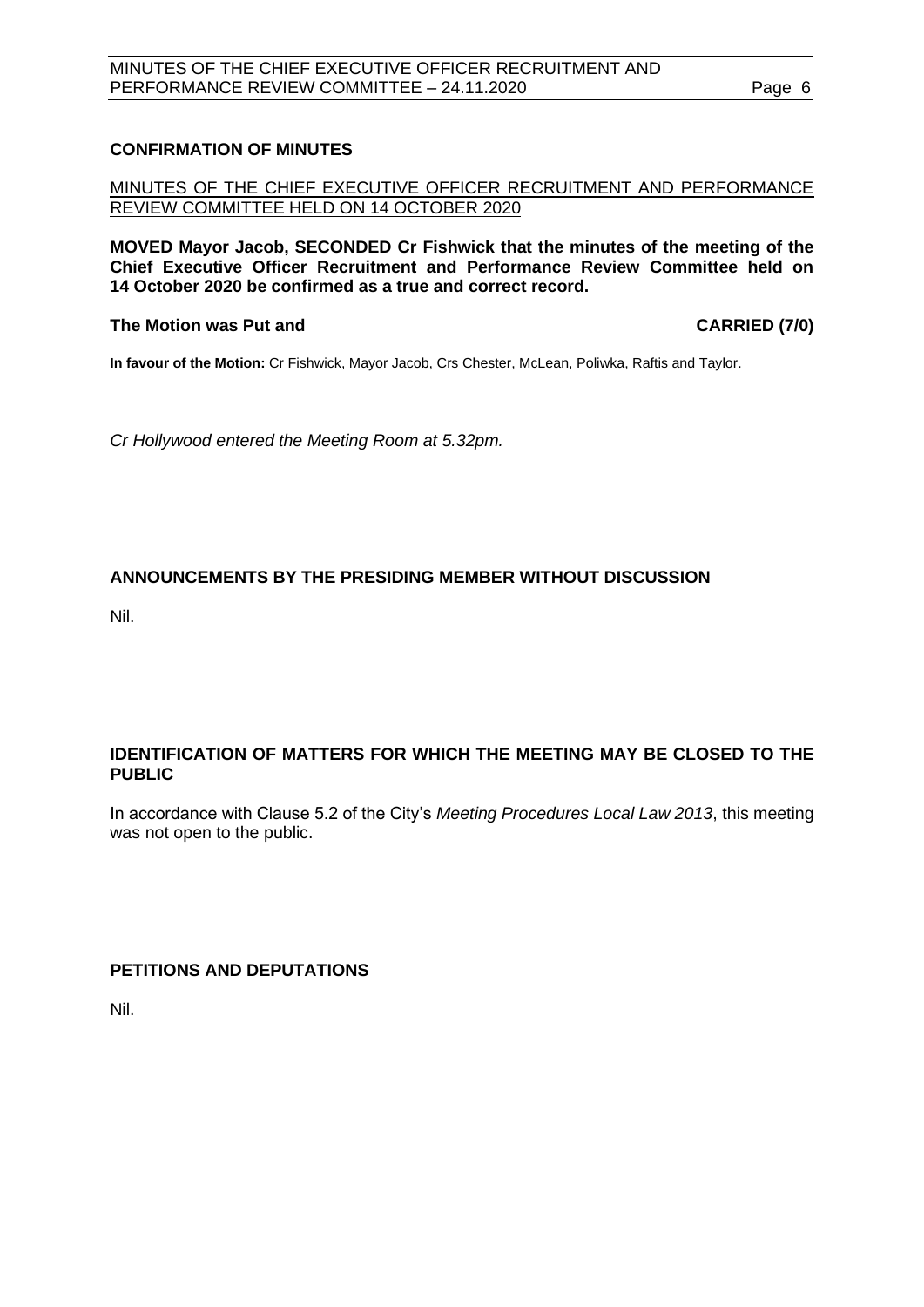# <span id="page-6-0"></span>**REPORTS**

## **Disclosures of interest affecting impartiality**

| <b>Name/Position</b>      | Cr Russ Fishwick, JP.                                                  |  |  |
|---------------------------|------------------------------------------------------------------------|--|--|
| <b>Item No./Subject</b>   | Item 1 - Confidential - Selection of Preferred Applicants to Interview |  |  |
|                           | for Position of Chief Executive Officer.                               |  |  |
| <b>Nature of interest</b> | Interest that may affect impartiality.                                 |  |  |
| <b>Extent of Interest</b> | Some of the applicants are known to Cr Fishwick.                       |  |  |
|                           |                                                                        |  |  |
| <b>Name/Position</b>      | Mayor Hon. Albert Jacob, JP.                                           |  |  |
| Item No./Subject          | Item 1 - Confidential - Selection of Preferred Applicants to Interview |  |  |
|                           | for Position of Chief Executive Officer.                               |  |  |
| <b>Nature of interest</b> | Interest that may affect impartiality.                                 |  |  |
| <b>Extent of Interest</b> | Some of the applicants are known to Mayor Jacob.                       |  |  |
|                           |                                                                        |  |  |
| <b>Name/Position</b>      | <b>Cr John Chester.</b>                                                |  |  |
| Item No./Subject          | Item 1 - Confidential - Selection of Preferred Applicants to Interview |  |  |
|                           | for Position of Chief Executive Officer.                               |  |  |
| <b>Nature of interest</b> | Interest that may affect impartiality.                                 |  |  |
| <b>Extent of Interest</b> | Some of the applicants are known to Cr Chester.                        |  |  |
|                           |                                                                        |  |  |
| <b>Name/Position</b>      | Cr Kerry Hollywood.                                                    |  |  |
| <b>Item No./Subject</b>   | Item 1 - Confidential - Selection of Preferred Applicants to Interview |  |  |

| <b>Item No./Subject</b>   | Item 1 - Confidential - Selection of Preferred Applicants to Interview        |  |
|---------------------------|-------------------------------------------------------------------------------|--|
|                           | for Position of Chief Executive Officer.                                      |  |
| <b>Nature of interest</b> | Interest that may affect impartiality.                                        |  |
|                           | <b>Extent of Interest</b>   Some of the applicants are known to Cr Hollywood. |  |

| <b>Name/Position</b>      | <b>Cr Russell Poliwka.</b>                                             |  |  |
|---------------------------|------------------------------------------------------------------------|--|--|
| <b>Item No./Subject</b>   | Item 1 - Confidential - Selection of Preferred Applicants to Interview |  |  |
|                           | for Position of Chief Executive Officer.                               |  |  |
| <b>Nature of interest</b> | Interest that may affect impartiality.                                 |  |  |
| <b>Extent of Interest</b> | Some of the applicants are known to Cr Poliwka.                        |  |  |

| <b>Name/Position</b>      | <b>Cr John Raftis.</b>                                                 |  |  |
|---------------------------|------------------------------------------------------------------------|--|--|
| <b>Item No./Subject</b>   | Item 1 - Confidential - Selection of Preferred Applicants to Interview |  |  |
|                           | for Position of Chief Executive Officer.                               |  |  |
| <b>Nature of interest</b> | Interest that may affect impartiality.                                 |  |  |
| <b>Extent of Interest</b> | Some of the applicants are known to Cr Raftis.                         |  |  |

| <b>Name/Position</b>      | Cr Philippa Taylor.                                                    |  |  |
|---------------------------|------------------------------------------------------------------------|--|--|
| Item No./Subject          | Item 1 - Confidential - Selection of Preferred Applicants to Interview |  |  |
|                           | for Position of Chief Executive Officer.                               |  |  |
| <b>Nature of interest</b> | Interest that may affect impartiality.                                 |  |  |
| <b>Extent of Interest</b> | Some of the applicants are known to Cr Taylor.                         |  |  |

| <b>Name/Position</b>      | Cr Tom McLean, JP.                                                     |  |  |
|---------------------------|------------------------------------------------------------------------|--|--|
| <b>Item No./Subject</b>   | Item 1 - Confidential - Selection of Preferred Applicants to Interview |  |  |
|                           | for Position of Chief Executive Officer.                               |  |  |
| <b>Nature of interest</b> | Interest that may affect impartiality.                                 |  |  |
| <b>Extent of Interest</b> | Some of the applicants are known to Cr McLean.                         |  |  |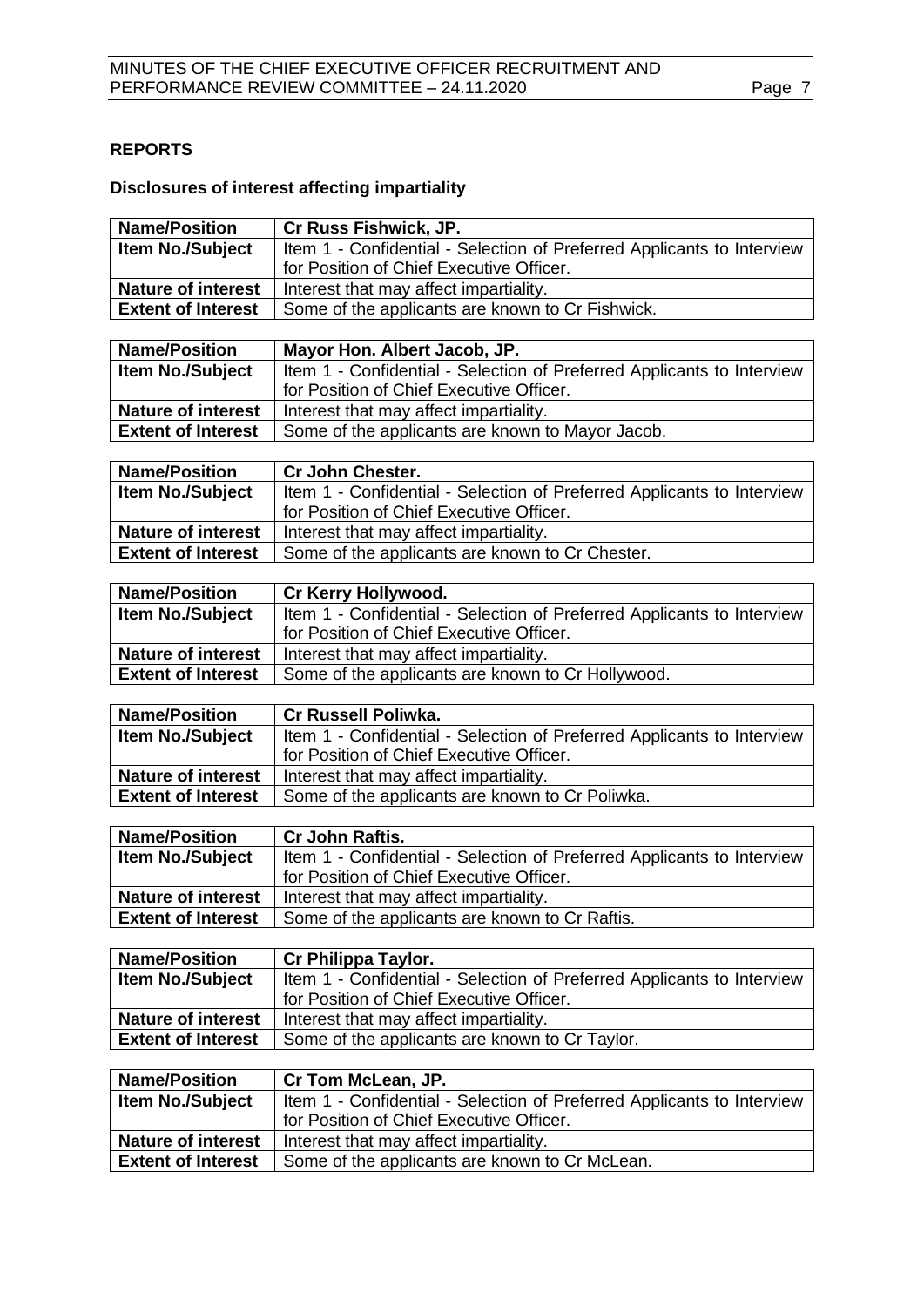### MINUTES OF THE CHIEF EXECUTIVE OFFICER RECRUITMENT AND PERFORMANCE REVIEW COMMITTEE - 24.11.2020

|--|--|

| <b>Name/Position</b>      | Cr John Logan.                                                         |  |  |
|---------------------------|------------------------------------------------------------------------|--|--|
| Item No./Subject          | Item 1 - Confidential - Selection of Preferred Applicants to Interview |  |  |
|                           | for Position of Chief Executive Officer.                               |  |  |
| <b>Nature of interest</b> | Interest that may affect impartiality.                                 |  |  |
| <b>Extent of Interest</b> | Some of the applicants are known to Cr Logan.                          |  |  |
|                           |                                                                        |  |  |
| <b>Name/Position</b>      | <b>Cr Christine Hamilton-Prime, JP.</b>                                |  |  |
| <b>Item No./Subject</b>   | Item 1 - Confidential - Selection of Preferred Applicants to Interview |  |  |
|                           | for Position of Chief Executive Officer.                               |  |  |
| <b>Nature of interest</b> | Interest that may affect impartiality.                                 |  |  |
| <b>Extent of Interest</b> | Some of the applicants are known to Cr Hamilton-Prime.                 |  |  |
|                           |                                                                        |  |  |
| <b>Name/Position</b>      | Mr Garry Hunt, Chief Executive Officer.                                |  |  |
| Item No./Subject          | Item 1 - Confidential - Selection of Preferred Applicants to Interview |  |  |
|                           | for Position of Chief Executive Officer.                               |  |  |
| <b>Nature of interest</b> | Interest that may affect impartiality.                                 |  |  |
| <b>Extent of Interest</b> | Some of the applicants are known to Mr Hunt.                           |  |  |

| <b>Name/Position</b>      | Mr Garry Hunt, Chief Executive Officer.                                 |  |  |
|---------------------------|-------------------------------------------------------------------------|--|--|
| <b>Item No./Subject</b>   | Item 1 - Confidential - Selection of Preferred Applicants to Interview  |  |  |
|                           | for Position of Chief Executive Officer.                                |  |  |
| <b>Nature of interest</b> | Interest that may affect impartiality.                                  |  |  |
| <b>Extent of Interest</b> | Mr Hunt is the current Chief Executive Officer. His contract expires on |  |  |
|                           | 18 December 2020 and is not an applicant.                               |  |  |

# <span id="page-7-0"></span>**ITEM 1 CONFIDENTIAL – SELECTION OF PREFERRED APPLICANTS TO INTERVIEW FOR POSITION OF CHIEF EXECUTIVE OFFICER**

| <b>WARD</b>                           | All                                                                                                                                                                                              |                                                                                                |  |
|---------------------------------------|--------------------------------------------------------------------------------------------------------------------------------------------------------------------------------------------------|------------------------------------------------------------------------------------------------|--|
| <b>RESPONSIBLE</b><br><b>DIRECTOR</b> | Mr Garry Hunt<br>Office of the CEO                                                                                                                                                               |                                                                                                |  |
| <b>FILE NUMBER</b>                    | 74574                                                                                                                                                                                            |                                                                                                |  |
| <b>ATTACHMENT</b>                     | Attachment 1                                                                                                                                                                                     | Position Description (including selection<br>criteria)                                         |  |
|                                       | Attachment 2                                                                                                                                                                                     | Longlist Report for shortlisted applicants                                                     |  |
|                                       | (Please Note:  The                                                                                                                                                                               | Report and Attachment<br>are<br>confidential and will appear in the official Minute Book only) |  |
| <b>AUTHORITY / DISCRETION</b>         | Executive - The substantial direction setting and oversight<br>role of Council, such as adopting plans and reports,<br>accepting tenders, directing operations, setting and<br>amending budgets. |                                                                                                |  |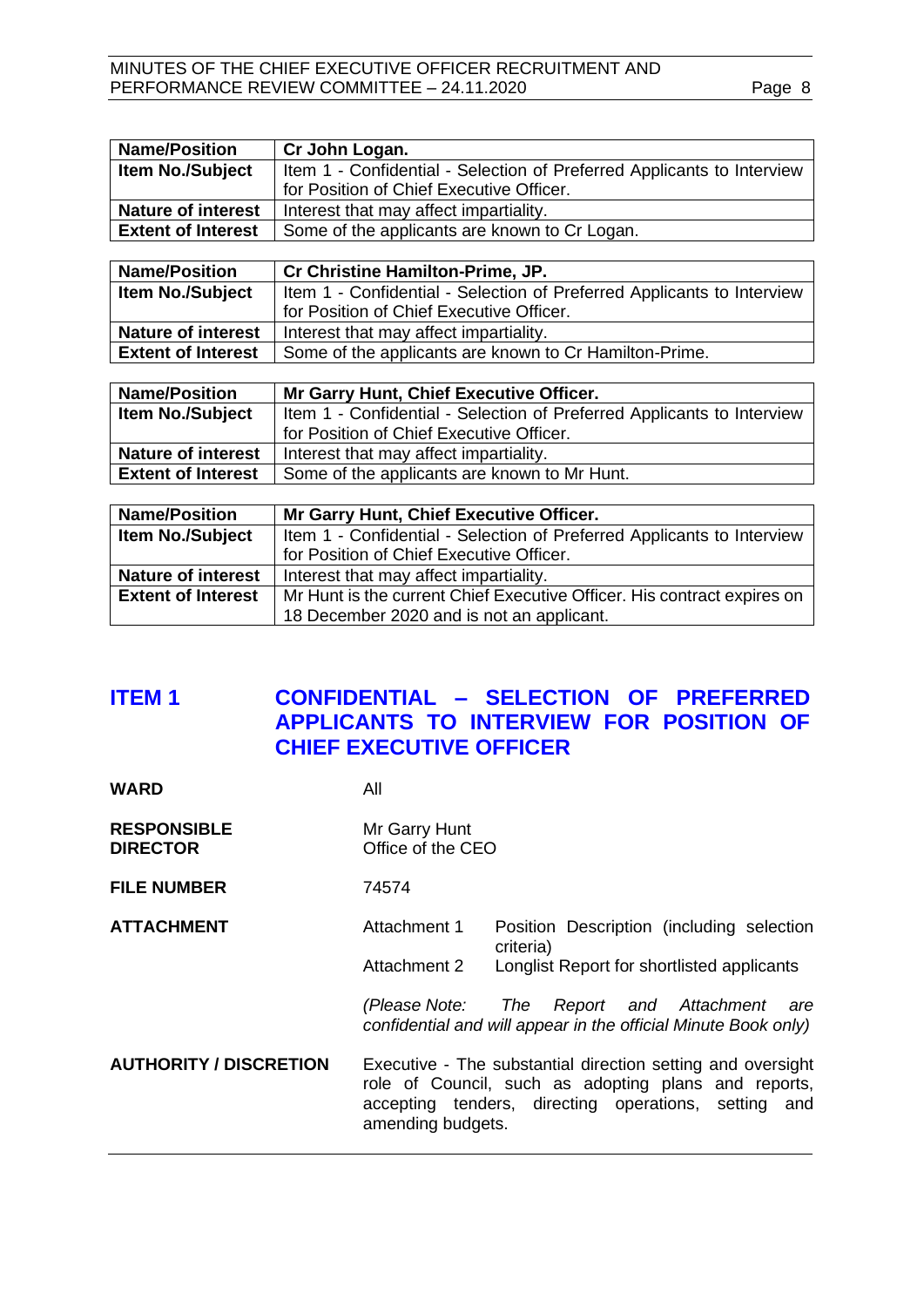This report is confidential in accordance with Section 5.23(2)(e)(iii) of the *Local Government Act 1995*, which permits the meeting to be closed to the public for business relating to the following:

• *Information about the business, professional, commercial or financial affairs of a person.*

A full report was provided to elected members under separate cover. The report is not for publication.

### **OFFICER'S RECOMMENDATION**

That the Chief Executive Officer Recruitment and Performance Review Committee:

- 1 NOTES the Longlist Report of applicants for the position of Chief Executive Officer as provided by the City's Chief Executive Officer Recruitment Consultant and as detailed in Attachment 2 to this Report;
- 2 CONSIDERS selecting up to four preferred applicants for the position of Chief Executive Officer for further interview by the Chief Executive Officer Recruitment and Performance Review Committee;
- 3 CONFIRMS the date to conduct interviews of preferred applicants for the position of Chief Executive Officer as detailed in this Report.

The Presiding Member indicated he would deal with each Part of the Motion separately.

**MOVED Cr Hollywood, SECONDED Cr Taylor that the Chief Executive Officer Recruitment and Performance Review Committee:**

**1 NOTES the Longlist Report of applicants for the position of Chief Executive Officer as provided by the City's Chief Executive Officer Recruitment Consultant and as detailed in Attachment 2 to this Report;**

### **The Motion was Put and CARRIED (7/0)**

**In favour of the Motion:** Cr Fishwick, Mayor Jacob, Crs Chester, Hollywood, Poliwka, Raftis and Taylor.

*Cr Logan entered the Meeting Room at 5.37pm.*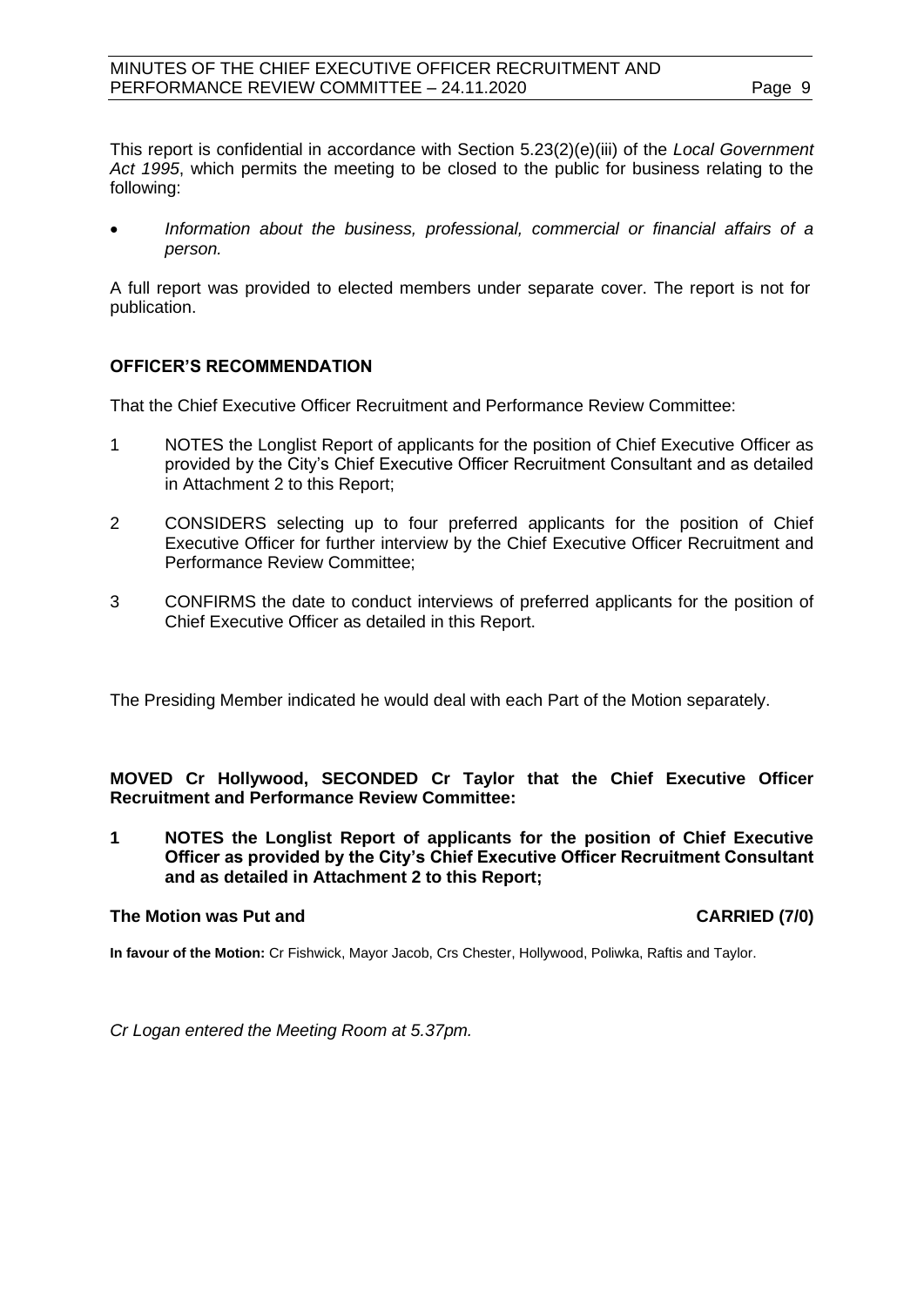**MOVED Cr Hollywood, SECONDED Mayor Jacob that the Chief Executive Officer Recruitment and Performance Review Committee:**

**2 having considered the highest rated applicants as advised in a confidential memorandum by the Chief Executive Officer to Elected Members on Friday 20 November 2020, SELECTS applicants 9, 10, 12 and 15 as detailed in this Report, as the preferred applicants for the position of Chief Executive Officer for further interview by the Chief Executive Officer Recruitment and Performance Review Committee;**

**AMENDMENT MOVED Cr Poliwka, SECONDED Cr Raftis** that Part 2 of the Motion be amended to read as follows:

*"2 having considered the highest rated applicants as advised in a confidential memorandum by the Chief Executive Officer to Elected Members on Friday 20 November 2020, SELECTS applicants 1, 9, 10, 12 and 15 as detailed in this Report, as the preferred applicants for the position of Chief Executive Officer for further interview by the Chief Executive Officer Recruitment and Performance Review Committee;".*

### **The Motion was Put and LOST (3/4)**

**In favour of the Motion:** Crs Chester, Poliwka and Raftis. **Against the Motion:** Cr Fishwick, Mayor Jacob, Crs Hollywood and Taylor.

### **The Motion as MOVED Cr Hollywood, SECONDED Mayor Jacob was Put and CARRIED (6/1)**

**In favour of the Motion:** Cr Fishwick, Mayor Jacob, Crs Chester, Hollywood, Raftis and Taylor. **Against the Motion:** Cr Poliwka.

### **MOVED Mayor Jacob, SECONDED Cr Hollywood that the Chief Executive Officer Recruitment and Performance Review Committee:**

**3 CONFIRMS Monday 30 November 2020 as the date to conduct interviews of preferred applicants as detailed in part 2 above, for the position of Chief Executive Officer.**

### **The Motion was Put and CARRIED (7/0)**

**In favour of the Motion:** Cr Fishwick, Mayor Jacob, Crs Chester, Hollywood, Poliwka, Raftis and Taylor.